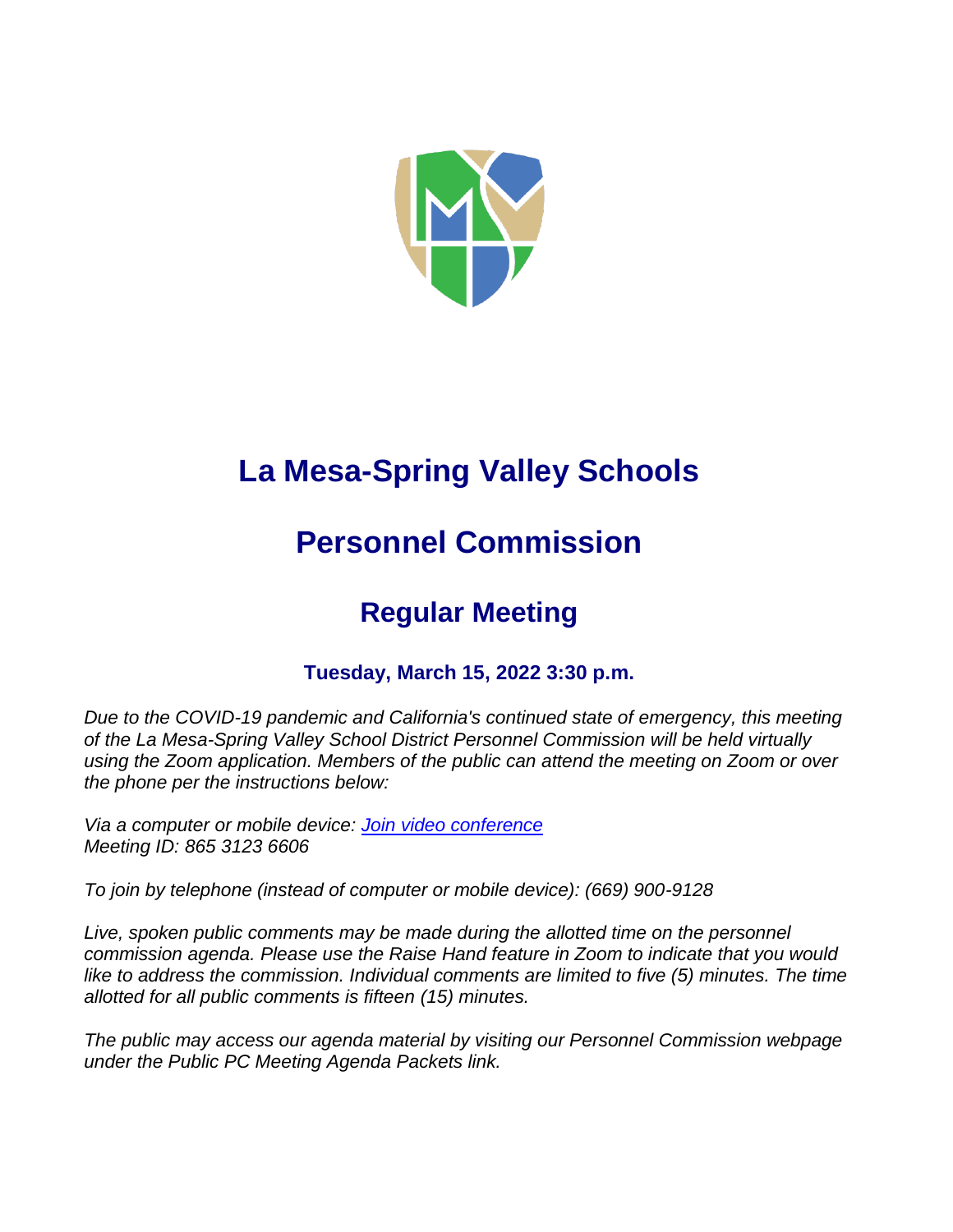*When there is a need for the Chairman to pass the gavel to a Commission Member, this action shall be automatic without need for a formal motion.*

#### *OPENING PROCEDURE*

- **1. The meeting of March 15, 2022, was called to order at 3:30 p.m. by Commission Chair Jeremy Martinson.**
- **2. The Pledge of Allegiance was led by Commissioner Pat Ridenour.**
- **3. Roll Call/Establishment of a Quorum**

| Jeremy Martinson, Chair   | present | absent |
|---------------------------|---------|--------|
| Steve Babbitt, Vice Chair | present | absent |
| Patricia Ridenour, Member | present | absent |

#### *ACTION SESSION*

#### **4. Approve the Agenda of the March 15, 2022 Regular Meeting**

*It was moved by Ridenour, seconded by Babbitt, to approve the agenda of the March 15, 2022 Regular meeting. Patricia Ridenour-Aye Steve Babbitt-Aye Jeremy Martinson-Aye Passed with three Ayes*

## **5. Approve the Minutes of the February 15, 2022 Regular Meeting**

*It was moved by Babbitt, seconded by Ridenour, to approve the minutes of the February 15, 2022 regular meeting. Steve Babbitt-Aye Patricia Ridenour- Aye Jeremy Martinson-Aye Passed with three Ayes*

**6. Adoption – Resolution 21 – 22 – 06 to Permit Temporary Teleconference Meetings During Identified State of Emergency Pursuant to AB 361 and Government Code 54953 (e)**

*It was moved by Babbitt, seconded by Ridenour, to Adopt Resolution 21-22- 06 to Permit Temporary Teleconference Meetings During Identified State of Emergency Pursuant to AB 361 and Government Code 54953 (e) Steve Babbitt-Aye*

*Patricia Ridenour- Aye Jeremy Martinson-Aye Passed with three Ayes*

## *INFORMATION SESSION*

**7. Items from the Floor**  *None*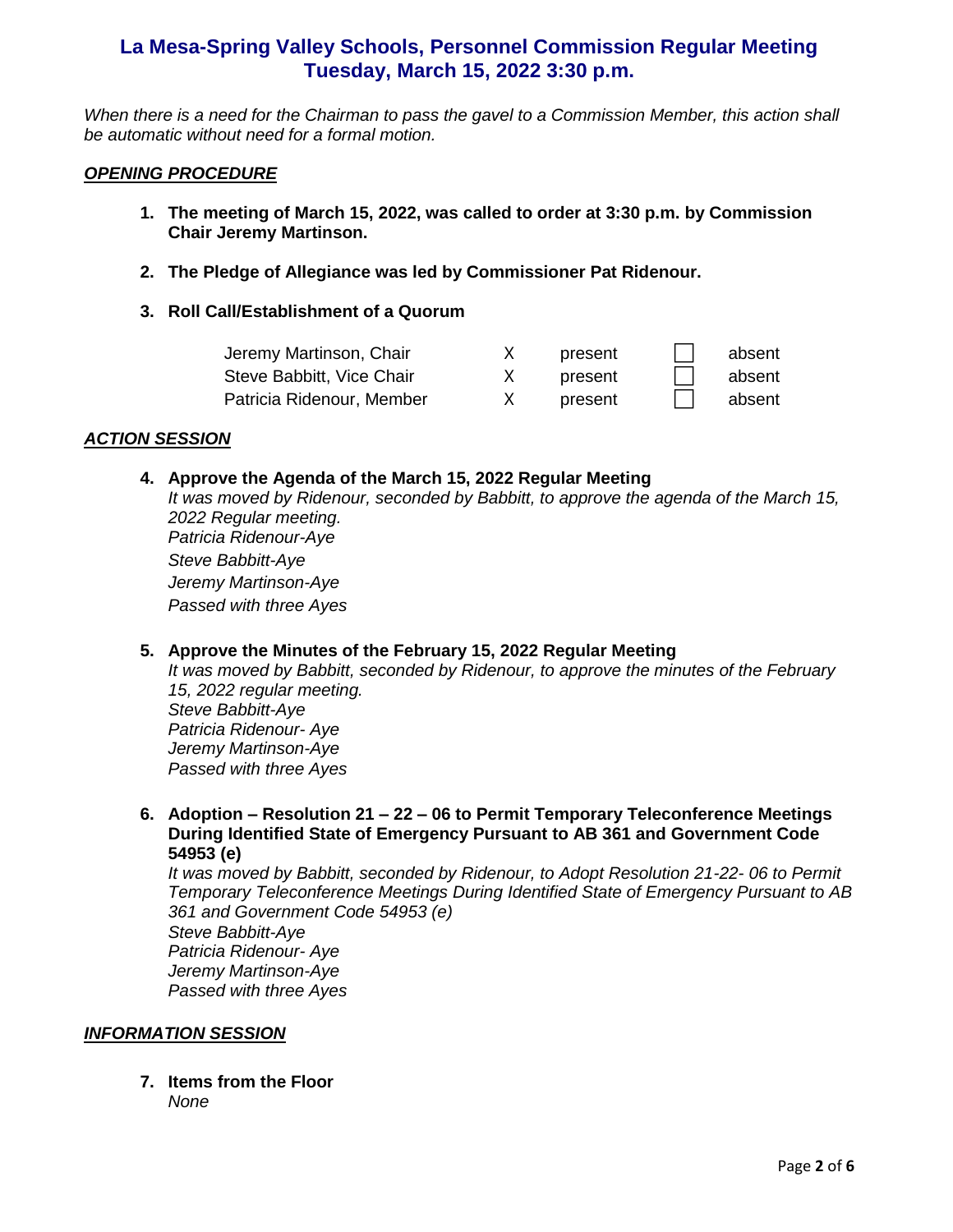## **8. Information Items**

- District Update
	- Assistant Superintendent, Human Resources, Dr. Meg Jacobsen, expressed her pleasure that she was able to go to the CSPCA annual conference in Monterey with Rivera, Junker and Cano. She learned a lot of valuable information especially information about legislation pertaining to Classified layoffs. She was pleased to meet retired Personnel Commissioners and some of the CSPCA leadership. Dr. Jacobson shared that HR and PC will be hosting monthly job fairs on the last Tuesday of each month. She advised the last job fair that was held in February was successful. Dr. Jacobson added, HR is busy cleaning up the certificated side of the house as it is staffing season for the 2022-2023. Although enrollment is down 1400 students district-wide, she is pleased they will not need to layoff any teachers as a result of both the retirement incentive as well as the expansion of TK. Dr. Jacobson also advised they are working on hiring some certificated managers such as; Executive Director, Director and Principals. She is also pleased the Executive Director, Facilities and Maintenance, Christina Becker started last week and she has done an outstanding job in just a few days.
	- Assistant Superintendent, Business Services, Jennifer Nerat, expressed her appreciation for the collaborative effort of PC staff on the Executive Director, Facilities and Maintenance recruitment. Nerat is pleased they have this very important person who will oversee the Bond program and long-range facilities planning on board.
- CSEA Update Chapter 419 President, Ahmad Swinton Carlos Esparza, CSEA, 1<sup>ST</sup> Vice President spoke in Swinton's absence. Esparza advised there will be resolution meeting tomorrow for the Paraprofessional classification.
- Personnel Update Director, Classified Personnel, Andrea Rivera, advised they have concluded the campaign for Classified Employee of the Year and Heather Spruell, ESS Lead Program Assistant, was selected as La Mesa-Spring Valley's Classified Employee of the year for the 2021-2022 school year. They have forwarded her package to SDCOE to compete at the county level. Rivera added, the entire PC team went out to crash an SVA ESS meeting on March 3rd to personally inform and congratulate Heather on this accomplishment. They are now taking a look at what they can do to honor Heather and all classified site nominees at a PC meeting in the near future.

In addition, Rivera advised the window to submit Proposals for our Classification and Compensation study closed today and they received two proposals. She is working with Valerie Ranum, Director, Business Services, to start the evaluation phase tomorrow. She asked Chair Martinson, to be on the lookout for an email that contains the proposals as well as an evaluation rubric to complete so they can move forward to interviews.

• Personnel Commissioner Update – Personnel Commissioners Commissioner Ridenour advised she attended the 50<sup>th</sup> anniversary of the CSPCA conference in Monterey. Ridenour expressed her pleasure with the presenters at the workshops she attended. She attended workshops on skelly hearings, workplace investigations, on-boarding and legal updates that in her opinion were very interesting.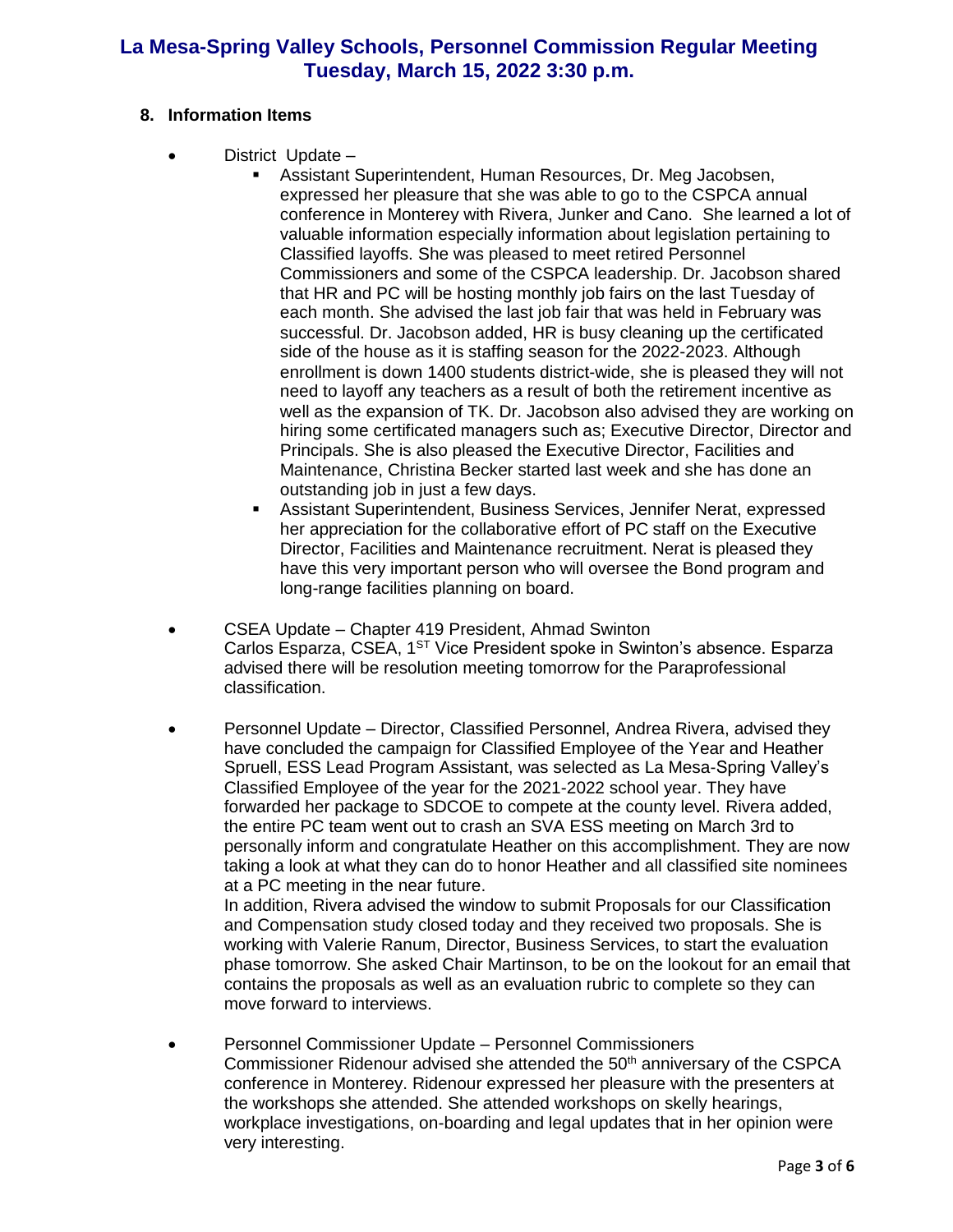#### **9. Information Items**

- Tina Cano, HR Specialist, advised they currently have nine active recruitments with all of them being continuous, such as; Paraprofessional-Special Education, Paraprofessional-Preschool, ESS Program Aide, ESS Recreation Attendant and various campus attendant recruitments. She added she is in the process of coordinating performance and oral exams for ESS Lead Program Assistant, School Office Assistant-Bilingual, HR Technician-Substitutes, Library and Learning Resources Technician, and Gardener. Cano added, although most of the oral exams take place via zoom, it has been a challenge to schedule some of the written and performance exams because of limited room availability. She has had to be creative with the spaces that are available and at times negotiate with other departments in order to reserve much needed conference rooms for their exams. However, despite these challenges, they continue to work diligently to create valid eligibility lists for their hiring managers.
- Ali Junker, HR Analyst, acknowledged Cano's comment regarding the continuous recruitment for Paraprofessional-Special Education with low application submissions. She added that they have now filled 62 vacancies this fiscal year with only 16 currently available to fill. Junker advised that PC staff is working to assist candidates that have several failed attempts at passing the proficiency exam to meet the educational component of the minimum qualification. Cano pulled exam results and Rivera created individualized tutorials. Rivera even tutored individuals in specific areas of mathematics. Junker advised the second candidate success story passed the previous day, and a third the day of the meeting. Junker expressed her excitement for the candidates that have the determination and drive to keep trying; excited for small wins. Junker advised she continues to work on classification studies. She advised she has almost completed a study of a child nutrition worker that works at a non-district site. Junker advised she has continued to work on her salary analysis of the instruction family with challenges of beginning the work with the previous salary schedule and has now had to shift her data to reflect the new increased salary schedule. She advised that she has a few more classification studies to complete. Junker advised she is always excited to participate in the Classified Employee of the Year campaign and is accepting ideas on how to celebrate all of the winners, especially if the Personnel Commission meetings continue to be held remotely.

## **Next Meeting Date: Tuesday, April 19, 2022 – 3:30 p.m.**

## *ACTION SESSION*

**10. Approval of Revision to Executive Assistant I, Business Services Job Description** *It was moved by Babbitt, seconded by Ridenour, to approve the Revision to Executive Assistant I, Business Services Job Description. Steve Babbitt-Aye Patricia Ridenour- Aye Jeremy Martinson-Aye Passed with three Ayes*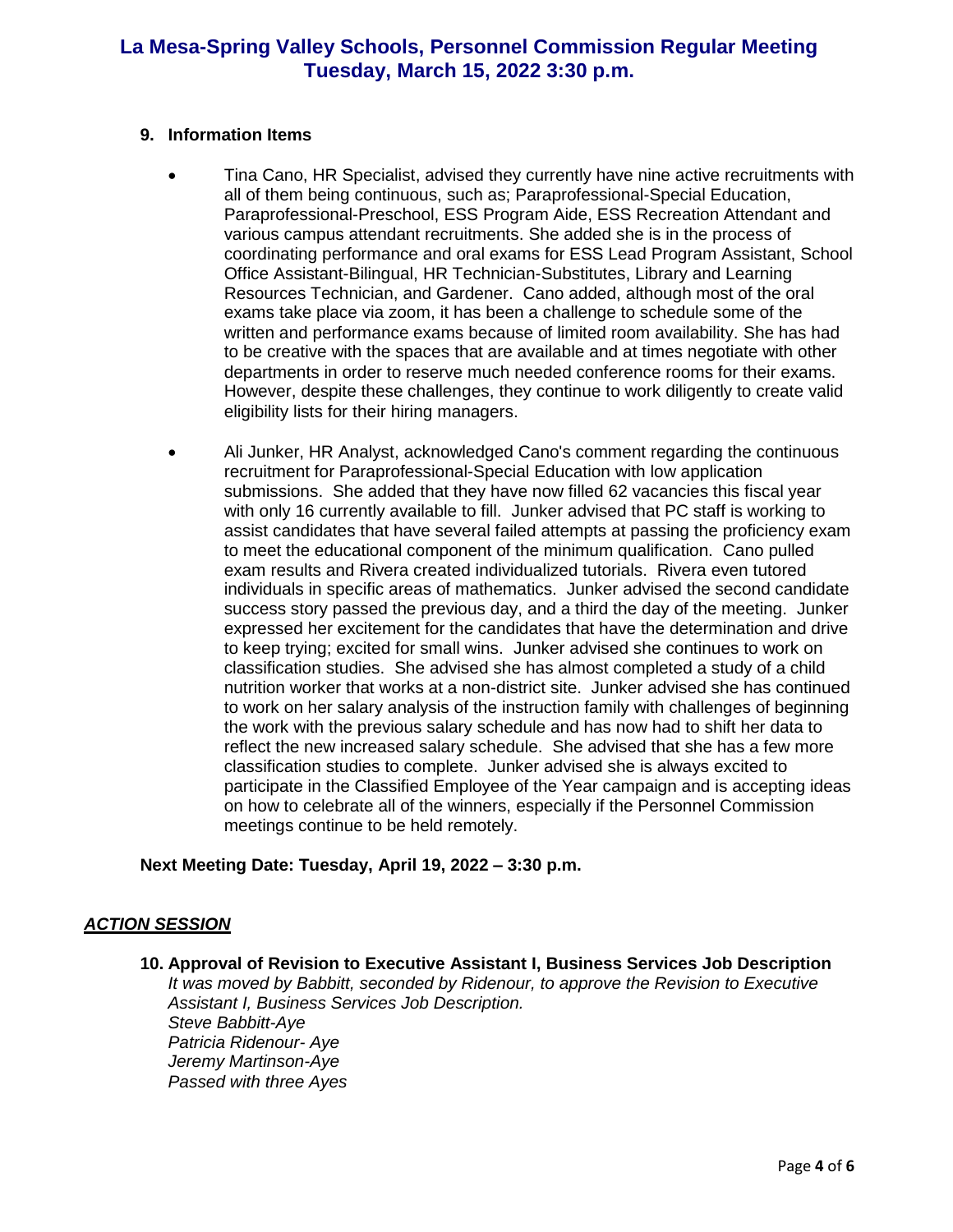**11. Approval of Revision to Executive Assistant I, Student Supports Job Description, to Include a Revised Classification Title:** 

#### **From: Executive Assistant I, Student Supports To: Executive Assistant I, Educational Services**

*It was moved by Ridenour, seconded by Babbitt, to approve the Revision to Executive Assistant I, Student Supports Job Description.*

*Patricia Ridenour-Aye Steve Babbitt-Aye Jeremy Martinson-Aye Passed with three Ayes*

## **12. Approve the Following Examination Announcements**

## **Extended School Services Lead Program Assistant**

*It was moved by Babbitt, seconded by Ridenour, to approve the Examination Announcements. Steve Babbitt-Aye Patricia Ridenour- Aye Jeremy Martinson-Aye Passed with three Ayes*

## **13. Approve the Following Eligibility Lists**

- **Campus Attendant- Maryland Avenue**
- **Campus Attendant- STEAM**
- **Executive Director, Facilities Management**
- **Extended School Services Paraprofessional-Special Education**
- **Extended School Services Program Aide**
- **Extended School Services Recreation Attendant**
- **IT Help Desk Technician**
- **Licensed Vocational Nurse**
- **Paraprofessional for the Visually Impaired**
- **Paraprofessional-Special Education**
- **School Bus Attendant**
- **School Bus Driver**
- **Supervisor, Facilities & Custodial Services**

*It was moved by Ridenour, seconded by Babbitt, to approve the Eligibility Lists.*

*Patricia Ridenour-Aye Steve Babbitt-Aye Jeremy Martinson-Aye Passed with three Ayes*

## **14. Adjournment**

*It was moved by Babbitt, seconded by Ridenour, to adjourn the meeting at 4:09 p.m., Steve Babbitt-Aye Patricia Ridenour- Aye Jeremy Martinson-Aye Passed with three Ayes*